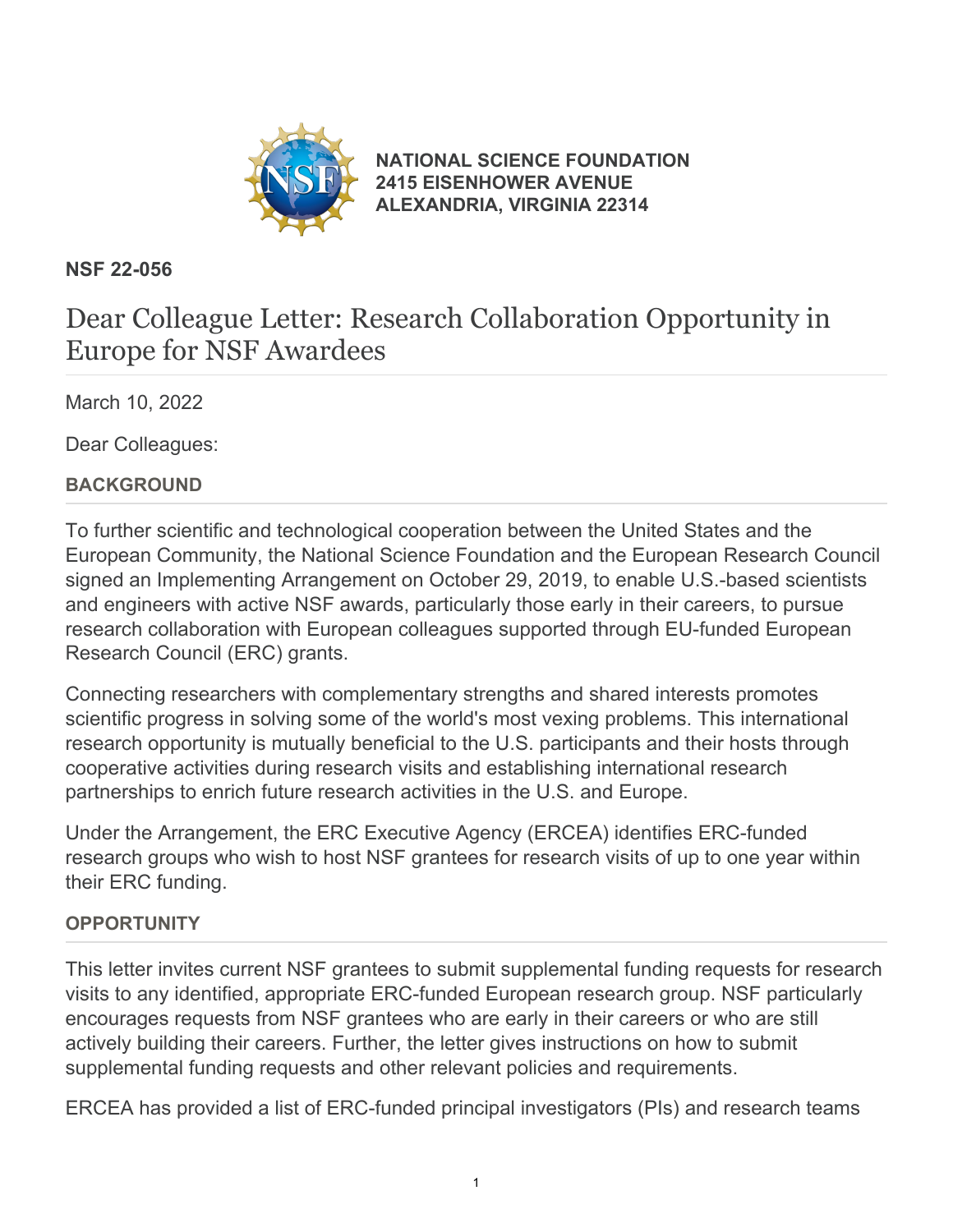interested in hosting NSF grantees. NSF grantees should request this list via email from Roxanne Nikolaus, Office of International Science and Engineering, at [rnikolau@nsf.gov](mailto:rnikolau@nsf.gov), and then communicate directly with ERC PIs to ascertain areas of mutual interest and research goals for a visit. NSF grantees then must discuss plans for the visit(s) with the NSF Program Officer managing their award prior to submitting a supplemental funding request. If approved by NSF, the request is forwarded by NSF to ERCEA for review and confirmation with the ERC-funded project.

The European hosts will provide funding to support in-country living expenses during the visits.

NSF will provide travel funds to and from Europe. It is expected that the amount requested will not exceed \$20,000, inclusive of any foreign travel expenses for qualified family members (see Conditions below). Activities are subject to availability of funds and all applicable laws, regulations, policies, and programs of the ERC and NSF.

#### **ELIGIBILITY**

This opportunity is open only to PIs and co-PIs of active NSF awards. Supplemental funding may be used to support travel for the PI, co-PI, postdocs, other Senior Personnel, and graduate students funded on the award. NSF Postdoctoral Research Fellows with active Fellowships also are eligible to submit to this opportunity.

# **CONDITIONS**

NSF awardees may request supplemental funding for a single short-term or a single longterm research visit or multiple short- term visits. Multiple short-term visits should aggregate to a minimum amount of time as agreed in advance between the NSF grantee and the ERCfunded PI. For definition, research visits of less than 6 months are considered short-term, whereas visits of 6 months to one year are long-term visits. The maximum duration for either a single visit or the cumulation of multiple visits is 12 months. Given the status of the COVID-19 pandemic, it is expected that travel will conform to the safety protocols of both the U.S. and the destination country. Visits must be concluded prior to the expiration date of the NSF award.

NSF grantees will continue to receive NSF funding during the period of the European visit. Salaries will be covered in accordance with the award terms and conditions. NSF will provide supplemental funding to the NSF award for the foreign travel expenses (i.e., airfare and directly related expenses such as ground transportation to and from the airport and baggage fees) of the grantee for short-term and long-term visits. If requested, NSF may provide supplemental funding for foreign travel expenses of qualified family members (as defined in Uniform Guidance § 200.474 Travel Costs) for long-term visits. In this case, foreign travel expenses for qualified family members means one roundtrip airfare (and directly related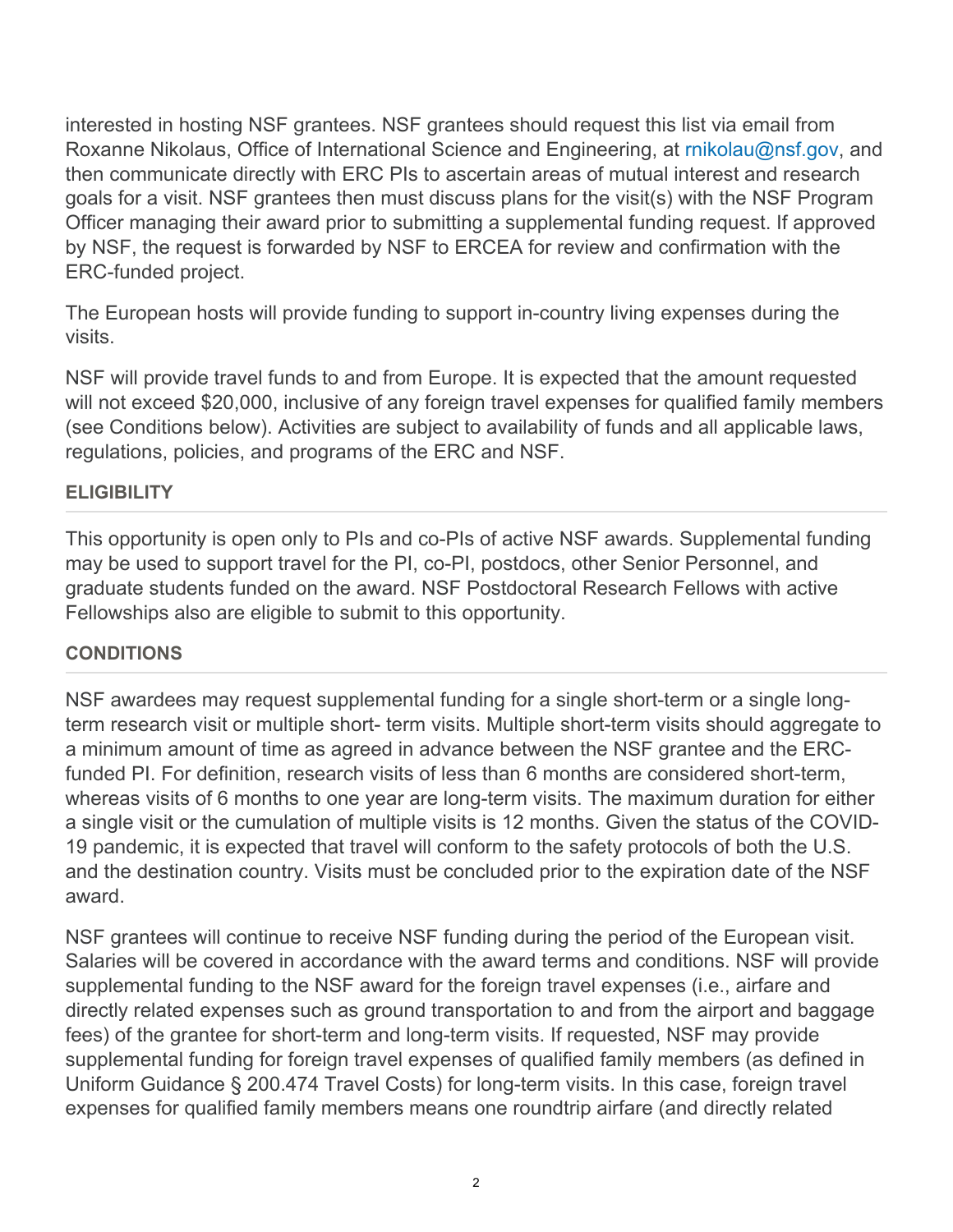expenses) per qualified family member.

In-country costs should be provided from the existing ERC funding in accordance with applicable national laws and regulations, commensurate with the level of experience of the NSF grantee. These in-country costs may include subsistence on a per diem basis or other appropriate arrangement by the host institution. Other eligible costs incurred during the visit that are directly related to the ERC-funded project may also be allowed and should be agreed with the European host prior to submitting the request.

NSF grantees will be expected to report on the research visits in their NSF annual and final project reports, as appropriate, and may be asked to participate in follow-up evaluation activities.

# **HOW TO REQUEST SUPPLEMENTAL FUNDING**

Research visits will be funded for NSF grantees as supplements to their awards. Supplemental funding requests will be prepared in accordance with standard policies and procedures using FastLane. For NSF Postdoctoral Fellows, the form of payment for travel will be determined by the Directorate that funded the Fellowship, in consultation with the Office of International Science and Engineering.

Grantees must consult with the cognizant NSF program director of the original award or Fellowship prior to submitting a supplemental funding request.

The supplemental funding request consists of:

- Description of the research to be performed during the visit at the host location and how it relates to current research and broad career goals (no more than 3 pages)
- 2-page biographical sketch of the U.S. PI
- 2-page biographical sketch of the ERC-funded PI host
- Timeline for the proposed activity
- Confirmation of Institutional Review Board/Institutional Animal Care and Use Committee approvals, permits, and/or other special clearances needed, if any
- Budget and budget justification (e.g., estimated airfare, ground transportation to and from airport, baggage fees)
- Communication from the department chair of the U.S. PI endorsing the visit
- Communication from the ERC-funded PI host indicating:
	- 1. how the proposed visit fits within the ERC-funded project;
	- 2. facilities and resources to be made available to the NSF awardee; and
	- 3. expectations that the ERC-funded PI host has for the NSF awardee's visit.
- Endorsement of the visit from the ERC-funded host institution

Following consultation with the cognizant NSF program director, supplemental funding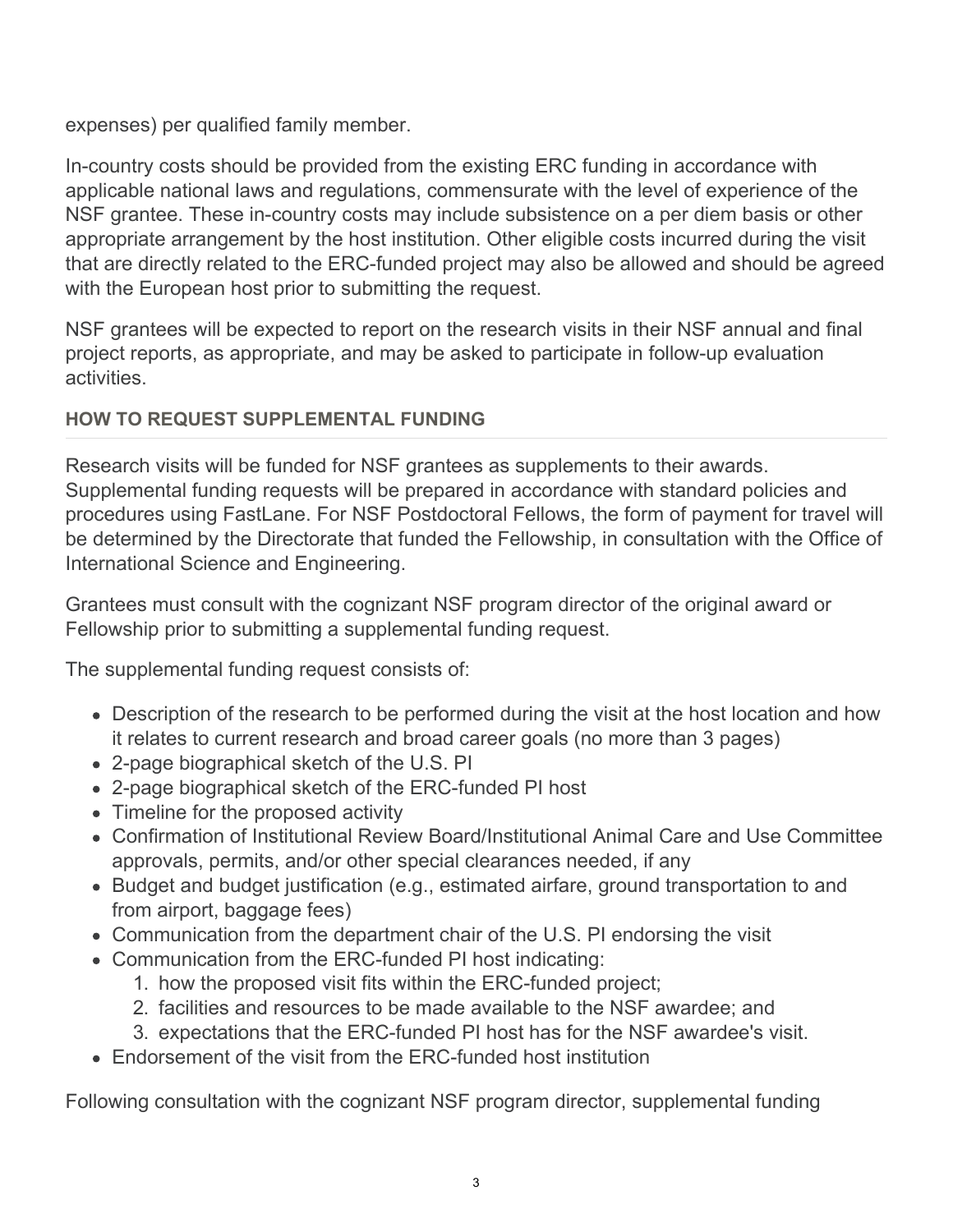requests should be prepared and submitted via FastLane in accordance with the guidance in the *[NSF Proposal & Award Policies & Procedures Guide](https://www.nsf.gov/publications/pub_summ.jsp?ods_key=pappg)* (PAPPG), Chapter VI.E.5. NSF Postdoctoral Research Fellows should submit their requests via email to the cognizant NSF program director for their Fellowship.

Supplemental funding requests will be reviewed internally by NSF Program Officers. All supplements are subject to (a) the availability of funds and (b) review of the quality of the supplemental funding request.

NSF may share the supplemental funding request in its entirety with ERC staff.

# **WHEN TO SUBMIT**

Requests must be received at NSF at least 3 months prior to the proposed visit, but no later than May 27, 2022, for consideration using Fiscal Year 2022 funds.

# **CONTACT**

For further information, please contact:

Roxanne Nikolaus, Office of International Science and Engineering, (703) 292-7578. Email: [rnikolau@nsf.gov](mailto:rnikolau@nsf.gov).

Sincerely,

Kendra Sharp Office Head Office of International Science and Engineering

Joanne Tornow Assistant Director Directorate for Biological Sciences

Margaret Martonosi Assistant Director Directorate for Computer and Information Science and Engineering

Sylvia Butterfield Assistant Director (Acting) Directorate for Education and Human Resources

Susan Margulies Assistant Director